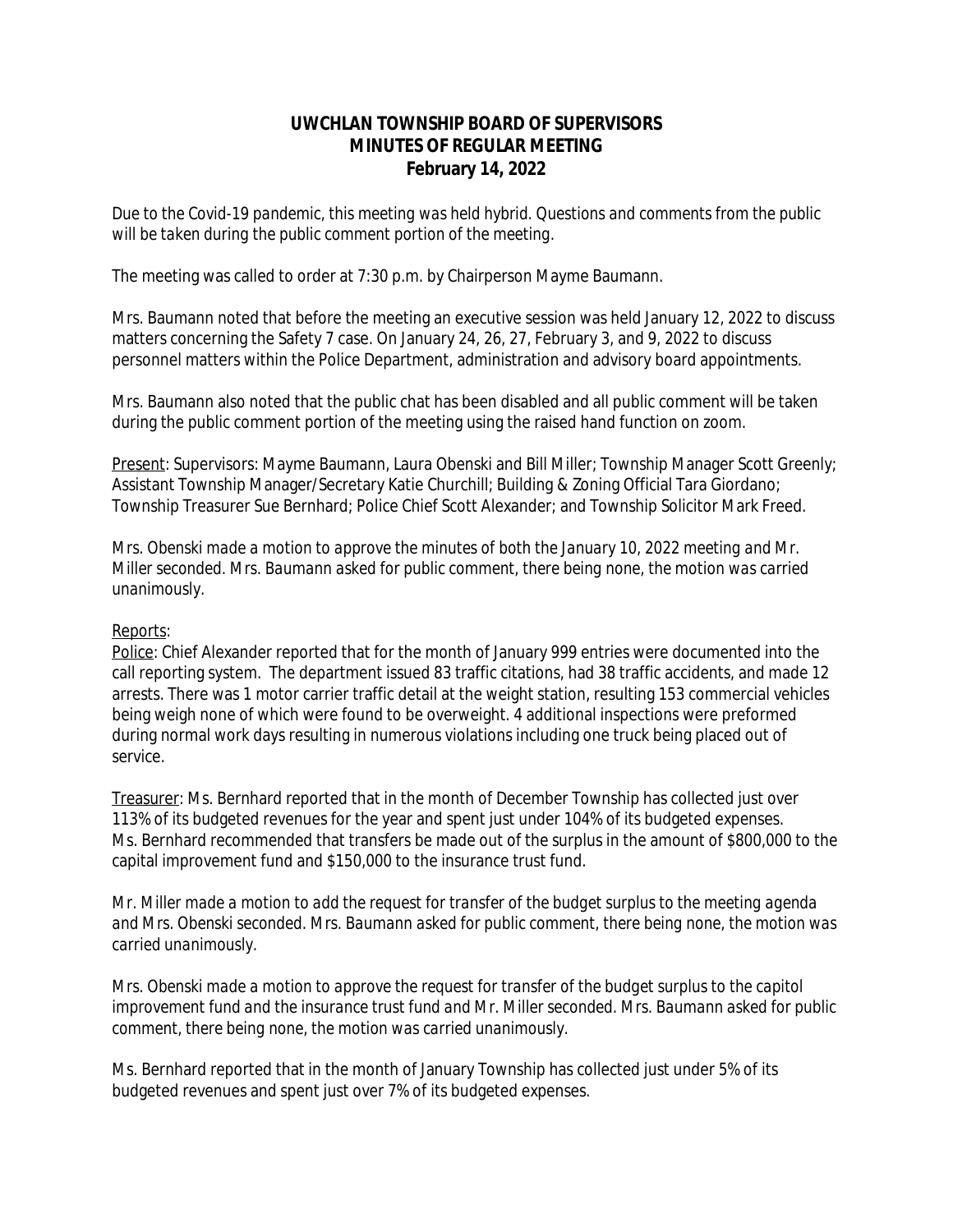Public Works: Mr. Greenly reported that for the month of January the daily average flow was 1.39 million gallons per day. There were no new connection to the Dara treatment plant and one new connection to the Eagleview treatment plant for the Eagleville apartments.

The Public Works Department responded to 101 PA One Calls. The department was out to salt roadways on January 3,7,9,10,16,17, 18, 20, 28 and 29. They were also out to plow roadways on January 7,16,17 and 29 with an additional crew brough in to deal with drifting snow and ice on January 30. Inlets were cleared before weather events. There was cleanup at the pipe repair location at Dover Ct. and Williamsburg Blvd. In addition, vehicle maintenance and plow repair were performed as needed.

Fire Marshal: Ms. Giordano, on behalf of Mr. Homes, reported that during the month of January the Building Department issued 65 permits for construction projects, had 71 inspections and issued 36 use and occupancy certificates. There were 5 fire responses for the month and conducted 1 fire investigation.

Lionville Fire Company: Ms. Giordano, on behalf of Mr. Homes, reported that the Fire Company responded to 45 alarms during the month of January. Of those, 22 were in Uwchlan Township, 6 in Upper Uwchlan, 5 in West Pikeland, and 11 in other Townships.

Uwchlan Ambulance Corps: No report was given.

*Mrs. Obenski made a motion to approve the reports as given and Mr. Miller seconded. Mrs. Baumann asked for public comment. There being none, the motion was carried unanimously.*

### BUSINESS:

- 1. Advisory Board Appointments
	- a. Planning Commission Lindsay Lebresco David Lemons

*Mrs. Obenski made a motion to appoint Lindsay Lebresco and David Lemons to the Planning Commission and Mr. Miller seconded. Mrs. Baumann asked for public comment. There being none, the motion was carried unanimously.*

> b. Environmental Advisory Council Susan Harris Jim Warihay

*Mrs. Obenski made a motion to appoint Susan Harris and Jim Warihay to the Environmental Advisory Council and Mr. Miller seconded. Mrs. Baumann asked for public comment. There being none, the motion was carried unanimously.*

> c. Community Day Committee Megan Kelly JoAnna Benton Kate Carpenter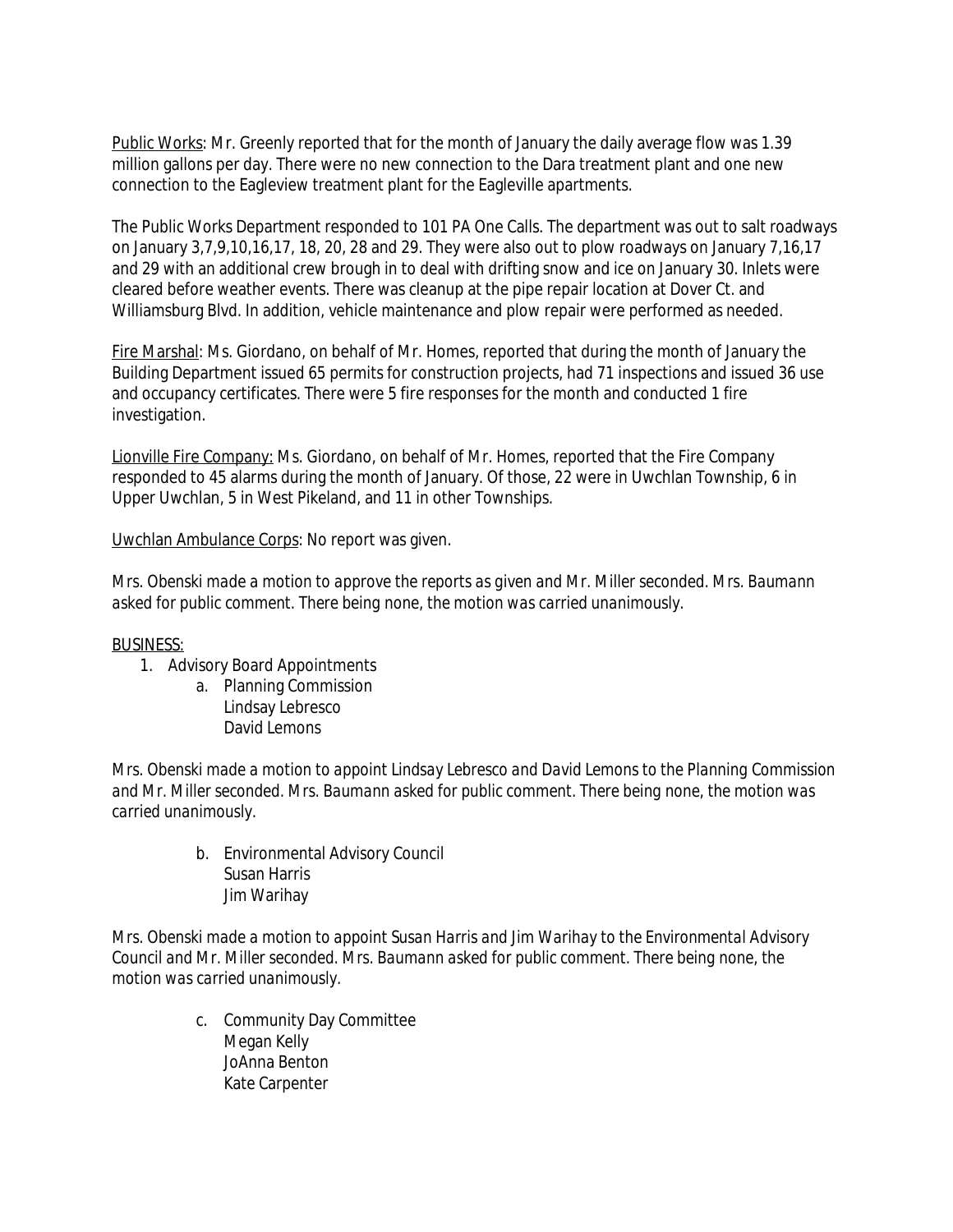*Mrs. Obenski made a motion to appoint Megan Kelly, JoAnna Benton and Kate Carpenter to the Community Day Committee and Mr. Miller seconded. Mrs. Baumann asked for public comment. There being none, the motion was carried unanimously.*

> d. Zoning Hearing Board Chris Wethman

*Mrs. Obenski made a motion to appoint* Chris Wethman *to the Zoning Hearing Board and Mr. Miller seconded. Mrs. Baumann asked for public comment. There being none, the motion was carried unanimously.*

Mrs. Baumann took a moment to thank all of the residence who showed interest in the open positions. She also stated that there are still open positions to be appointed and a complete list can be found on the Township website.

2. Appointment Request for Police Officer Chief Alexander explained that they have a candidate that they would like to appoint to one of the open positions. Mr. Vasek had completed the necessary steps under the previous hiring process. Chief Alexander requested that the board appoint Christopher Vasek as a probationary full-time officer with a hire date of February 28, 2022.

*Mrs. Obenski made a motion to approve the appointment request for Police Officer Christopher Vasek and Mr. Miller seconded. Mrs. Baumann asked for public comment. There being none, the motion was carried unanimously.*

- 3. Resolutions
	- a. Resolution #2022-05 2022 Tax Duplicate

Mr. Greenly explained that this is a yearly resolution that establishes the amount of \$183,663.60 as the approximant collection amount for 2022 and to transmit the tax duplicate for 2022 be transferred to the elected tax collector of Uwchlan Township.

*Mr. Miller made a motion to adopt Resolution 2022-05 establishing the tax duplicate for 2022 Mrs. Obenski seconded. Mrs. Baumann asked for public comment. There being none, the motion was carried unanimously.*

> b. Resolution #2022-06- Yearly Appointment of Fire Police Chief Alexander explained that this resolution is to appointment members of the Lionville Fire Company who provide fire police services for the Township. For the year of 2022 the appointments for fire police for 2022 are Jack Sledgeski, Andrew Ballam, Richard Ruth, Halim (Almi) Dumi, Bruce Vessey, Gregory Shindel, James McFadden, Julio Lavin, Linda Gramling and Barb Yagle.

*Mrs. Obenski made a motion to adopt Resolution #2022-06 appointing fire police for the year of 2022 and Mr. Miller seconded. Mrs. Baumann asked for public comment. There being none, the motion was carried unanimously.*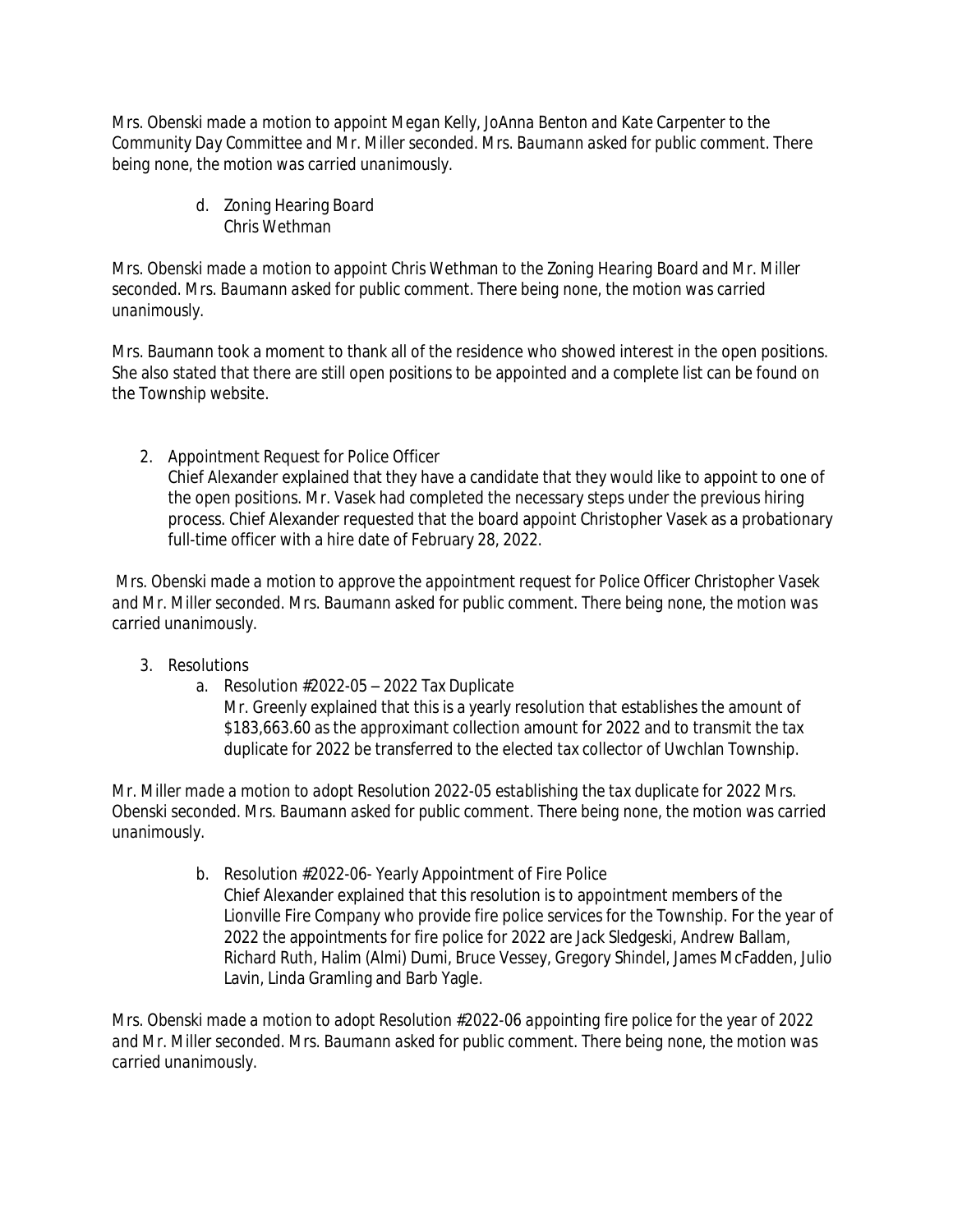**c.** Resolution #2022-07- Police Policy Manual Update Chief Alexander explained that this resolution is to formally adopt the recent updates to the Police Policy Manual that pertain to the establishment and recruitment process.

*Mrs. Obenski made a motion to adopt Resolution 2022-07 the police policy update and Mr. Miller seconded. Mrs. Baumann asked for public comment. There being none, the motion was carried unanimously.*

4. Deputy Tax Collector Agreement

Mr. Greenly explained that this recognizes a formal agreement between the elected Tax Collector Paulette LoMarro to allow Susan Bernhard to act as the Deputy Tax Collector for the Township for the duration of the 2022-2025 term.

*Mrs. Obenski made a motion to adopt the Deputy Tax Collector Agreement and Mr. Miller seconded. Mrs. Baumann asked for public comment. There being none, the motion was carried unanimously.*

**5.** Permission to Advertise 2022 Road Projects BID Mr. Greenly explained that the Township is asking for permission to advertise the proposed 2022 road projects. This includes Maple St, Beech St, Birch St, Geddy La. Dover Ct Pl, Livingston Dr, Burdette Dr, Williamsburg Blvd from Burdette, Lightfoot Dr, Amber Dr and Horshoe Cir.

*Mrs. Obenski made a motion to grant permission to advertise the 2022 road project BIDs and Mr. Miller seconded. Mrs. Baumann asked for public comment. There being none, the motion was carried unanimously.*

6. Gray Farm – Request for Extension through 4/12/2022 Ms. Giordano explained that at the February 2, 2022 Planning Commission meeting there was extensive discussion about the Gray Farm project. In addition to comments from the Commission, there were public comments that were not addressed at the time of the meeting. A letter was received from Alyson Zarro, Attorney for Worthington Partners, requesting an extension through April 12, 2022. They plan to appear at a future meeting to address both Commission and public comment.

*Mrs. Obenski made a motion to grant an extension through April 12, 2022 and Mr. Miller seconded. Mrs. Baumann asked for public comment. There being none, the motion was carried unanimously.*

**7.** Letter to District Attorney Ryan regarding Pipeline Construction Issues at Herman O West Mr. Freed explained that the Township is asking for permission to send a letter to Deb Ryan, District Attorney requesting that she invoke her Authority under the Clean Streams Law. This is in regards to continued follow through on issues surrounding the pipeline and the ability to reopen the agreement if necessary. Mr. Freed explained that following the agreement there were a number of incidences specifically on the Herman O West site and the Board would like there to be continued follow through on the matter.

Mrs. Baumann noted that the letter will be posted on the Township website for review by the public.

*Mrs. Obenski made a motion to approve the Board sending a letter regarding pipeline construction issues*